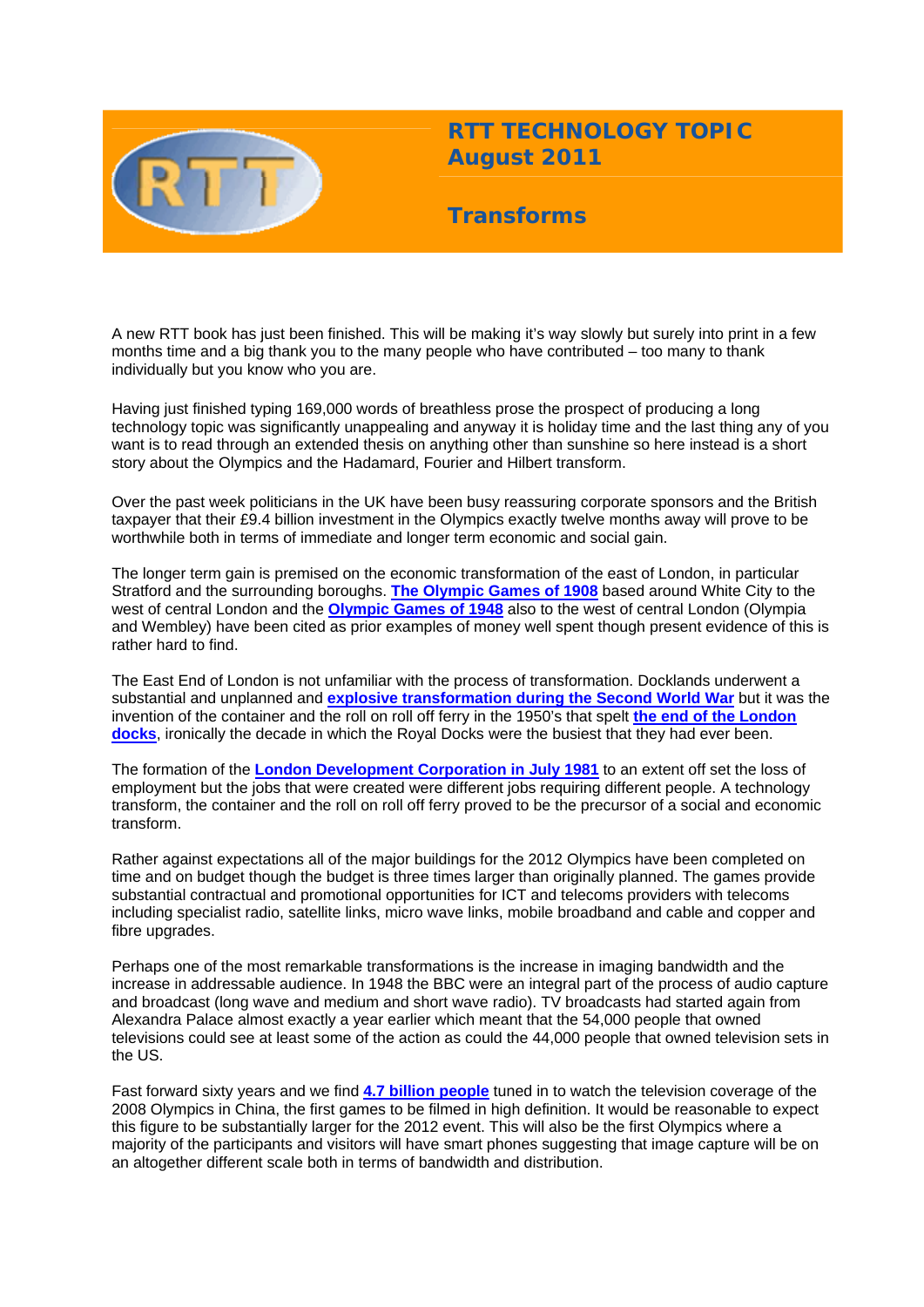All of this is of course made possible by three transforms, the Hadamard Transform, the Fourier Transform and the Hilbert Transform.

The mathematical basis for the **[Hadamard transform](http://www.rttonline.com/tt/TT2005_010.pdf)** has been discussed in an earlier technology topic and the **[Fourier transform](http://www.rttonline.com/tt/TT2005_009.pdf)** as well but as a reminder the Hadamard transform works really well with square waves, and the Fourier transform works really well with sine waves. The Fourier transform is of course used almost ubiquitously in signal processing but the Hadamard transform is pretty useful as well, for example it provides the mathematical basis for the Walsh codes used in EVDO and the OVSF codes used in the HSPA physical layer.

While Jacques Hadamard was feeding his family with elephant meat during the **Prussian siege of Paris** in 1870, an eight year old David Hilbert would have been breakfasting on something more conventional with his Prussian mum and dad.

David Hilbert was to go on to create the mathematical constructs that would allow us to represent band pass signals as complex signals which in turn would allow us to process those signals more efficiently than Nyquist had predicted. In particular it enables us to do clever things with the I and Q components that are the basis of all modern modulation techniques that in turn enable us to have smart phones and smart televisions that will allow us to watch and record the Olympics.

The clever thing about the Hilbert transform is that we can take a radio carrier which is a cosine wave and make a sine wave out of it and we can do this in both the frequency and time domain

In the frequency domain a cosine is turned into a sine by rotating the negative frequency component of the cosine by +90 degrees and the positive frequency component by – 90 degrees which we can do courtesy of creating an imaginary plane and an imaginary axis and using imaginary numbers. A sine wave put though a Hilbert transform will come out as a negative cosine, a negative cosine will come out as a negative sine wave and another transformation will bring the whole thing back to the original cosine wave though at each stage the phase will have changed by 90 degrees. This is the reason why a Hilbert transform is also called a quadrature filter, a filter that changes the phase of the spectral components depending on the sign of their frequency.

The behaviour of the Hilbert transform in the time domain is quite frankly incomprehensible at least to me but a very excellent analysis can be found **[HERE](http://www.complextoreal.com/tcomplex.htm)**

Suffice it to see that the useful property of the transform when viewed in both the frequency and time domain is that by rotating a signal by 90 degrees it becomes orthogonal (equally distant) from the original signal which means that we can discriminate between the two modulated phase states with reference to the carrier.

If we take a pass band signal, its complex envelope spectrum is centred around zero and not the carrier frequency. The signal when represented through a Hadamard transform looks just like a one sided Fourier transform which is not surprising as this is what it is.

Nyquist states that the proper reconstruction of a baseband or pass band signal requires the signal to be sampled at twice the highest spectral frequency of the signal, for example at 200 Hz for a 100 Hz signal

The Hilbert transform allows us to use a complex envelope representation of the pass band signal to separate out the carrier leaving behind the wanted signal which is of course the base band signal. However the sampling rate is determined by the modulation rate not the highest carrier frequency. In the example referenced above the sampling frequency is therefore 6 Hz rather than 200 Hz and the computational load needed in the digital signal processor is therefore greatly reduced.

So there we have it. My Nokia C6 (yes my family have finally shamed me in to buying a smart phone) provides me with mobile broadband connectivity and image and audio capture and transmission capabilities which allow me to talk and upload and download to the internet and world wide web and so far the 1200 milliamp hour battery has not even begun to run flat though that may be because T Mobile have installed a 3G base station on the roof of the flats overlooking my house.

Even so this stuff would never have worked without that elephant, the young Prussian and a **[Frenchman](http://www.ujf-grenoble.fr/presentation/biography-of-joseph-fourier/biography-of-joseph-fourier-150564.htm)**